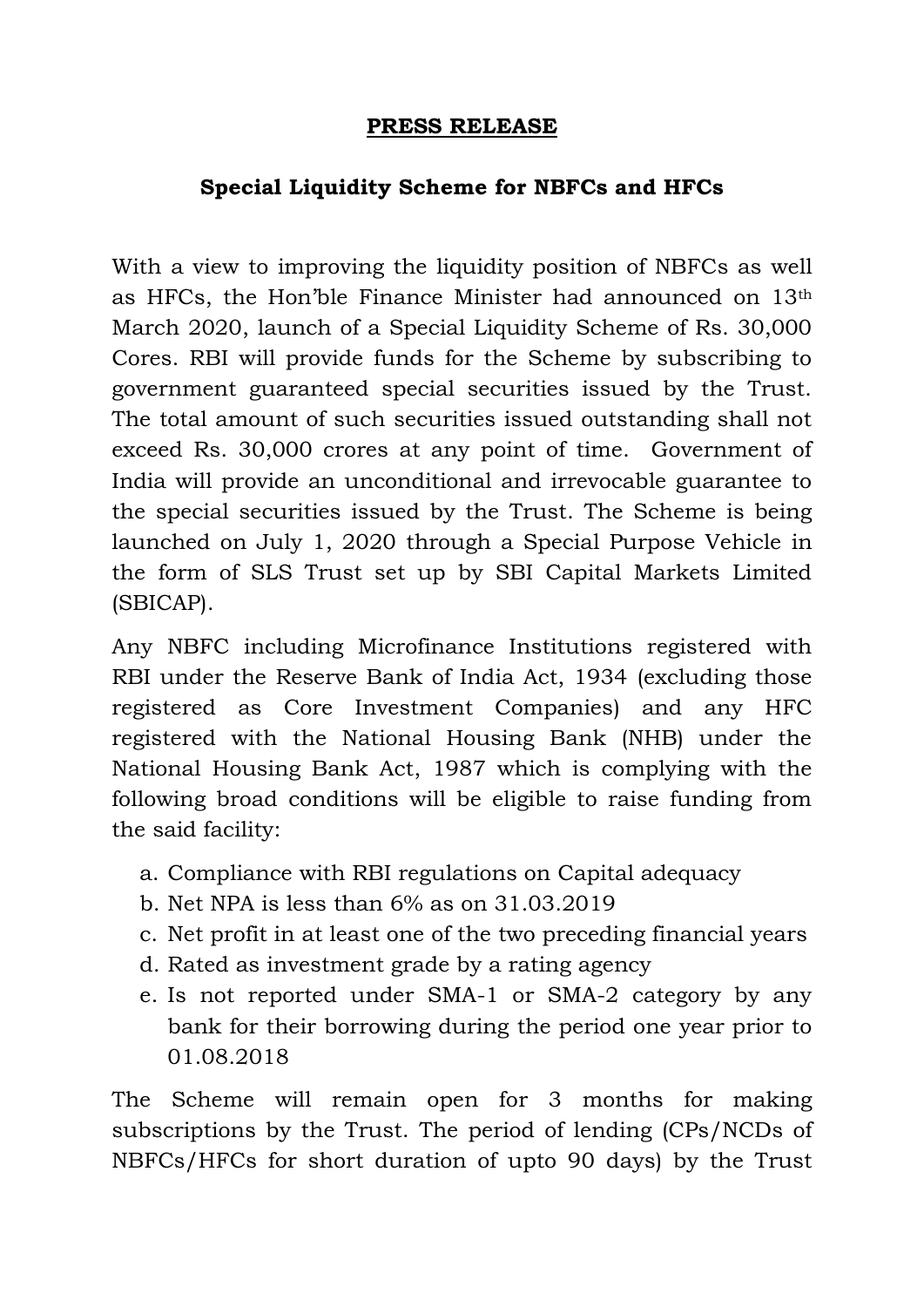shall be for a period of upto 90 days. The financing would be used by the NFBCs/HFCs only to repay existing liabilities and not to expand assets. Further, those market participants who are looking to exit their standard investments with a residual maturity of 90 days may also approach the SLS Trust.

This facility is a part of the Government of India and RBI's efforts to alleviate the concerns of the market participants on the availability of funds to the sector. Those wishing to avail liquidity under the Scheme can apply at  $\frac{info(@slstrust.in)}{info(@slstrust.in)}$ . Details of the scheme can be viewed on the website of SBI Capital Markets. A circular of RBI on the Special Liquidity Scheme for NBFCS/HFCs dated July 1, 2020 is enclosed.

Government of India Dated, the 1<sup>st</sup> July, 2020 Ministry of Finance Department of Economic Affairs FS&CS Division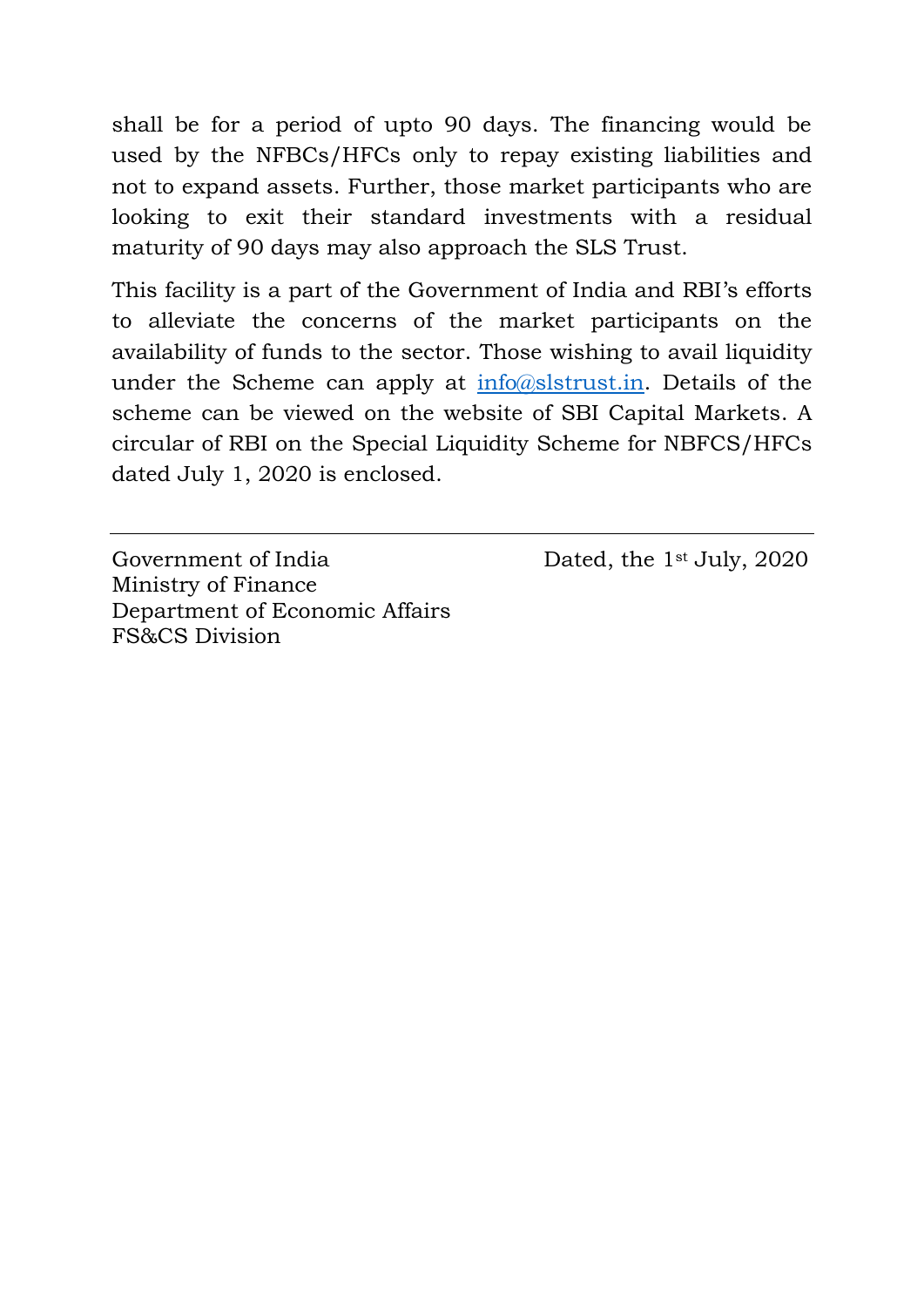

## भारतीय रिजर्व बैंक **RESERVE BANK OF INDIA www.rbi.org.in**

RBI/2020-21/01 DoR (NBFC) (PD) CC.No. 113/03.10.001/2020-21 July 01, 2020

All NBFCs/HFCs

Madam/Dear Sir,

## **Special liquidity scheme for NBFCs/HFCs**

The Government of India has approved a scheme to improve the liquidity position of NBFCs/HFCs through a Special Purpose Vehicle (SPV) to avoid any potential systemic risks to the financial sector. To be eligible under the Scheme, the following conditions should be met:

- a) NBFCs including Microfinance Institutions that are registered with the RBI under the Reserve Bank of India Act, 1934, excluding those registered as Core Investment Companies;
- b) Housing Finance Companies that are registered under the National Housing Bank Act, 1987;
- c) CRAR/CAR of NBFCs/HFCs should not be below the regulatory minimum, i.e., 15% and 12% respectively as on March 31, 2019;
- d) The net non-performing assets should not be more than 6% as on March 31, 2019;
- e) They should have made net profit in at least one of the last two preceding financial years (i.e. 2017-18 and 2018-19);
- f) They should not have been reported under SMA-1 or SMA-2 category by any bank for their borrowings during last one year prior to August 01, 2018;
- g) They should be rated investment grade by a SEBI registered rating agency;
- h) They should comply with the requirement of the SPV for an appropriate level of collateral from the entity, which, however, would be optional and to be decided by the SPV.

2. As per the Government decision, SBICAP which is a subsidiary of the State Bank of India has set up a SPV (SLS Trust) to manage this operation. The SPV will purchase the shortterm papers from eligible NBFCs/HFCs, who shall utilise the proceeds under this scheme solely for the purpose of extinguishing existing liabilities. The instruments will be CPs and NCDs with a residual maturity of not more than three months and rated as investment grade. The facility will not be available for any paper issued after September 30, 2020 and the SPV would cease to make fresh purchases after September 30, 2020 and would recover all dues by December 31, 2020; or as may be modified subsequently under the scheme.

विनियमन विभाग (गैर-बैंकिंग वित्तीय कंपनियां) , केंद्रीय कार्यालय, 2री मंज़िल , मुख्य कार्यालय भवन, शहीद भगत सिंह मार्ग, फोर्ट, मुंबई-400 001 टेलीफोन:+91-22-22709038, ईमेल:helpdnbr@rbi.org.in

Department of Regulation (Non-Banking Financial Companies), Central Office, 2nd Floor, Main Office Building, Shahid Bhagat Singh Marg, Fort, Mumbai – 400 001 Tel No:+91-22-22709038, Email :helpdnbr@rbi.org.in

�हंदी आसान हैइसका �योग बढ़ाइए